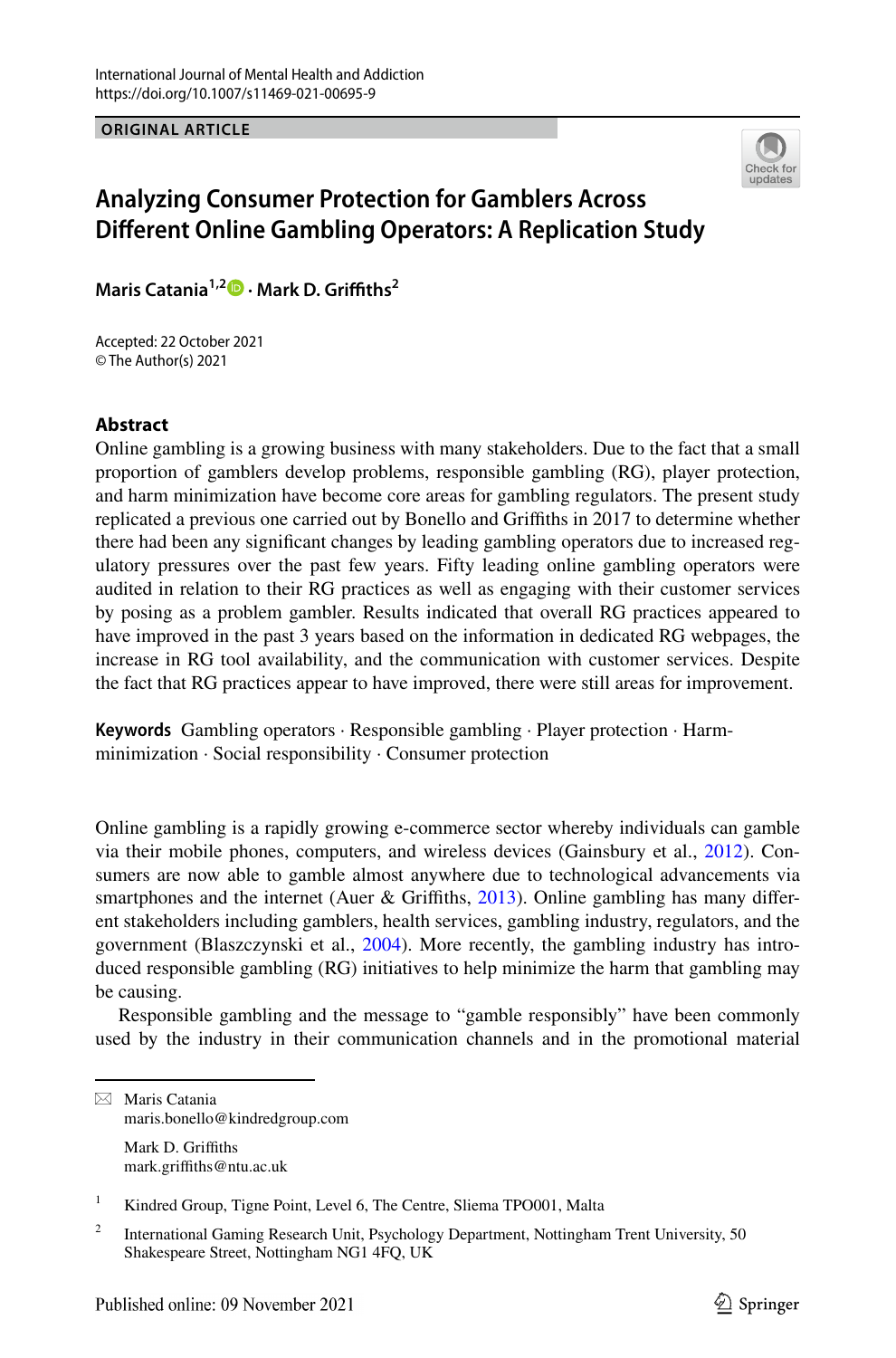on the gambling services that they offer (Hing et al., [2018](#page-15-0)). RG refers to practices that are employed in order to reduce and potentially prevent harms associated with gambling (Blaszczynski et al., [2004\)](#page-14-2). Gambling operators echo this in their practice but also mention that RG is a shared responsibility, and in some instances, it is highlighted that the main responsibility lies with the consumer (Forsstrom & Ornberg, 2019).

Some claim that RG policies should be enforced through a tripartite model which is not limited to the gambling operators and the individual but also the government (Blaszczynski et al., [2011\)](#page-14-3). Gambling regulation is usually centered around the possible risks associated with gambling and with the main role being consumer protection (Villeneuve & Meyer, [2010\)](#page-15-1). Despite this, in some jurisdictions such as Malta, online gambling may be more viewed as an economic issue rather than around its potentiality of being a health prob-lem (Marinaci et al., [2019](#page-15-2)). Online gambling has gone through an overhaul in terms of consumer protection in the past 5 years due to an increasing amount of countries regulating online gambling and in turn enforcing consumer protection measures. It is one thing to have such regulations in place, but it is another to have them in practice. In fact, such discrepancies have resulted in penalties and in a few instances gambling licenses being revoked. For instance, in 2018, the UK Gambling Commission threatened to revoke fve online gambling operator licenses due to failures in consumer protection in the prevention of anti-money laundering and consumer interactions (Kott, [2020a\)](#page-15-3).

Penalty examples include a gambling operator being fned £2.3 million for accepting transactions from consumers who gambled large amounts of money, which were only pos-sible by stealing (Gambling Commission, [2017](#page-15-4)). Another gambling operator was fined £13 million due to money laundering ofenses as well as social responsibility failures, which resulted in senior managers from the online gambling company losing their personal gam-bling license (Gambling Commission, [2020a\)](#page-14-4). These penalties were not only restricted to fnancial fnes but also (in some cases) having the operator's license suspended (Gambling Commission, [2020b](#page-15-5)).

This increased focus on RG has also been seen in other gambling jurisdictions, such as Belgium, where a draft law was submitted at the beginning of 2020 to increase proactivity in the prevention of problem gambling. Here, operators are obliged to not only inform consumers about gambling risks but also take a proactive role in helping individuals to moderate their gambling consumption (Kashina, [2020a](#page-15-6)). Denmark updated their secondary gambling legislation so to increase consumer protection to continue enforcing RG practices (Kott, [2020b](#page-15-7)). On the frst day of 2019, a new licensing regime was introduced for Swedish operators that included RG measures such as RG-related messaging when the consumer accesses their gambling account, along with information about RG tools, and their accrued total fnancial losses for the previous year (Kott, [2020c](#page-15-8)). Spelinspektionen (the Swedish gambling regulator) followed on the footsteps of the UK Gambling Commission and introduced fnancial penalties for operators failing RG measures, as well as having the power to revoke gambling licenses (Altaner, [2020\)](#page-14-5). This increased RG focus has also had its efect on the Maltese regulator where new regulations were proposed in 2018 which included an increase in RG messaging to its consumers (Kashina, [2020b\)](#page-15-9).

In order to better understand gambling operators' practices, researchers have attempted to explore this practice through descriptive studies. Smeaton and Grifths [\(2004](#page-15-10)) were the frst to do this by examining the RG practices of 30 online gambling websites based in the UK. It was evident that more attention was needed in this area as there was a lack of RG initiatives at the time (Blaszczynski et al., [2004\)](#page-14-2). Smeaton and Grifths reported that 23 out of the 30 examined operators had no reference to responsible gambling, and 26 out of the 30 operators did not have a reference or referral to a gambling help organization. This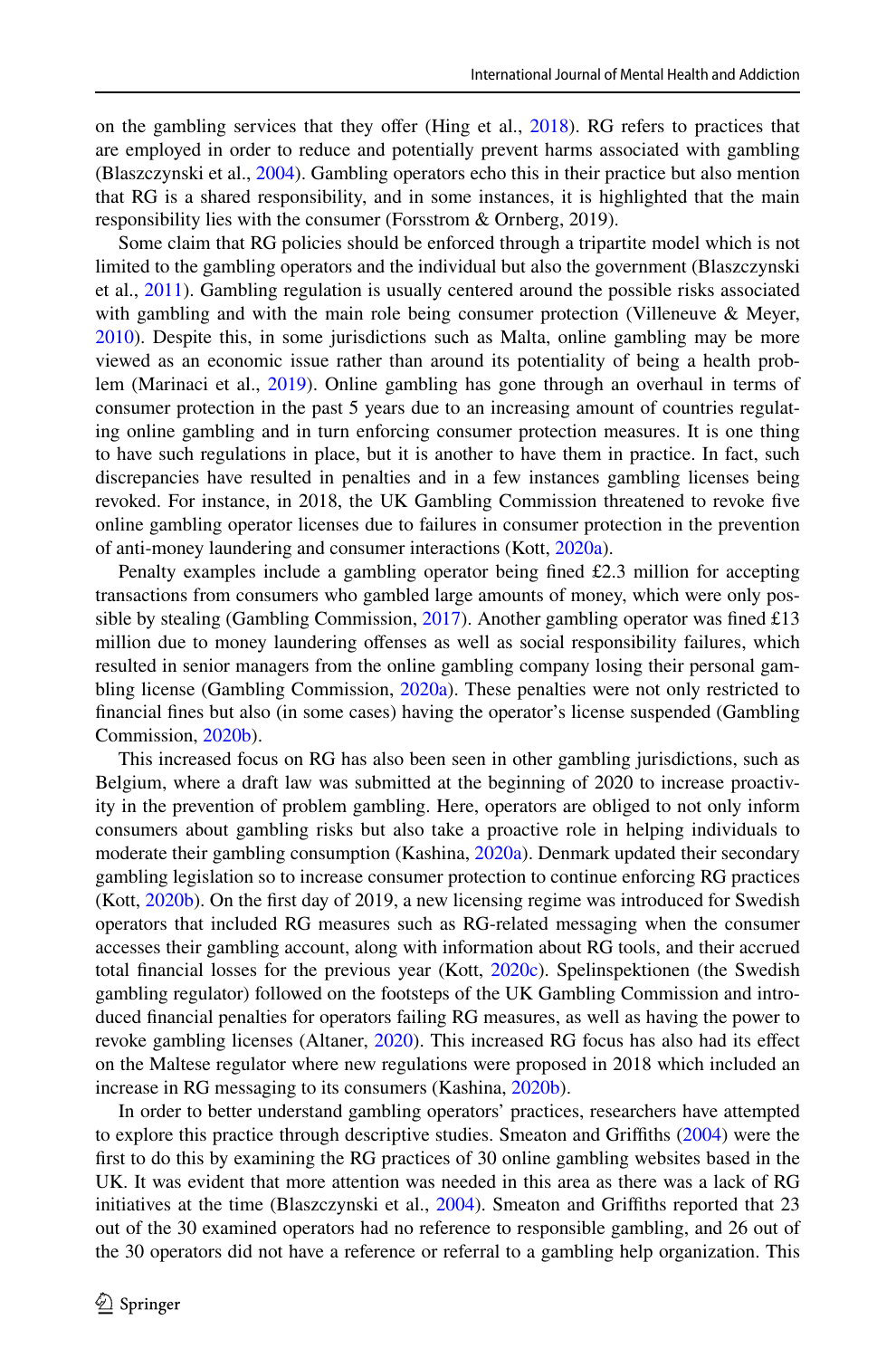lack of RG commitment was further refected by the fact that only one of the operators examined had an option to self-exclude. Marionneau and Jarvinen-Tassopoulos [\(2017](#page-15-11)) carried out a similar study of French online gambling operators where it was noted that RG tools were not always easy to use, and information about RG was not on the same platform that was used to gamble on. However, it was noted that every licensed website examined conformed to all the RG obligations placed by the law, including having a warning banner, an option to self-exclude, an option to set up limits, and information based on the consumer's account history.

Bonello and Grifths ([2017\)](#page-14-6) evaluated the 50 most advertised gambling operators in Malta to understand the diferent consumer protection practices available to gambling consumers. Their study showed that the majority of operators had an RG page, but most of these pages contained commercial information on this page. Most operators ofered the possibility to set limits and to self-exclude. Cooney et al. ([2021\)](#page-14-7) evaluated online gambling operators based in Ireland (replicating the study by Bonello and Grifths [\[2017](#page-14-6)]) and concluded that RG tools were inconsistent. The majority of the operators had an RG page and included links to gambling help organizations. Limits were available across most of the operators, almost half ofered session-time reminders, and almost all ofered self-exclusion options, through customer service or online application. Consistency across diferent operators would help as most gamblers use more than one online gambling account (Auer & Grifths, [2012](#page-14-8)), and therefore having consistent RG tools being used by diferent gambling operators would help in minimizing harm. Moreover, RG tools not only increase customer trust, but also result in less disputes due to gambling issues (Gainsbury et al., [2013\)](#page-14-9).

#### **The Efficacy of Responsible Gambling Tools**

There have been a number of reviews concerning the efficacy of responsible gambling tools over the past few years including both general reviews of all RG tools (e.g., Drawson et al., [2017;](#page-15-12) Harris & Griffiths, [2017](#page-15-13); Ladouceur et al., 2017; McMahon et al., [2019;](#page-15-14) Tanner et al., [2017\)](#page-15-15) and reviews of very specifc RG tools such as pop-up messaging (Bjørseth et al., [2021\)](#page-14-11) and limit-setting (Delfabbro & King, [2021\)](#page-14-12).

Ladouceur et al. [\(2017](#page-15-13)) systematically reviewed all studies that had examined the efficacy of RG tools that had been examined in a real-world gambling environment. The review included 29 studies and primarily covered self-exclusion programs and limit-setting tools with only six studies providing the "scientifc rigor necessary to ofer interpretative confidence," and the evidence concerning efficacy of RG tools and programs was "very limited" (p.233). Harris and Griffiths  $(2017)$  $(2017)$  examined the efficacy of RG tools that were used by the gambling industry to reduce gambling-related harm (i.e., mandatory play breaks, limit-setting, pop-up messaging, and behavioral tracking tools). They evaluated 20 studies and noted many of the methodological weaknesses of the studies examined. While there appeared to be some efficacy in relation to limit-setting, the efficacy of other RG tools was somewhat limited.

Drawson et al.  $(2017)$  $(2017)$  examined the efficacy of what they described as "protective behavioral strategies in gambling" (e.g., monetary limit-setting, time limit-setting, self-exclusion). They reviewed 33 studies and concluded that evidence was best for selfexclusion programs but that the fndings across all studies was inconsistent and that there were many methodological limitations that afected the generalizability of the results. The same team carried out a systematic review of gambling industry-implemented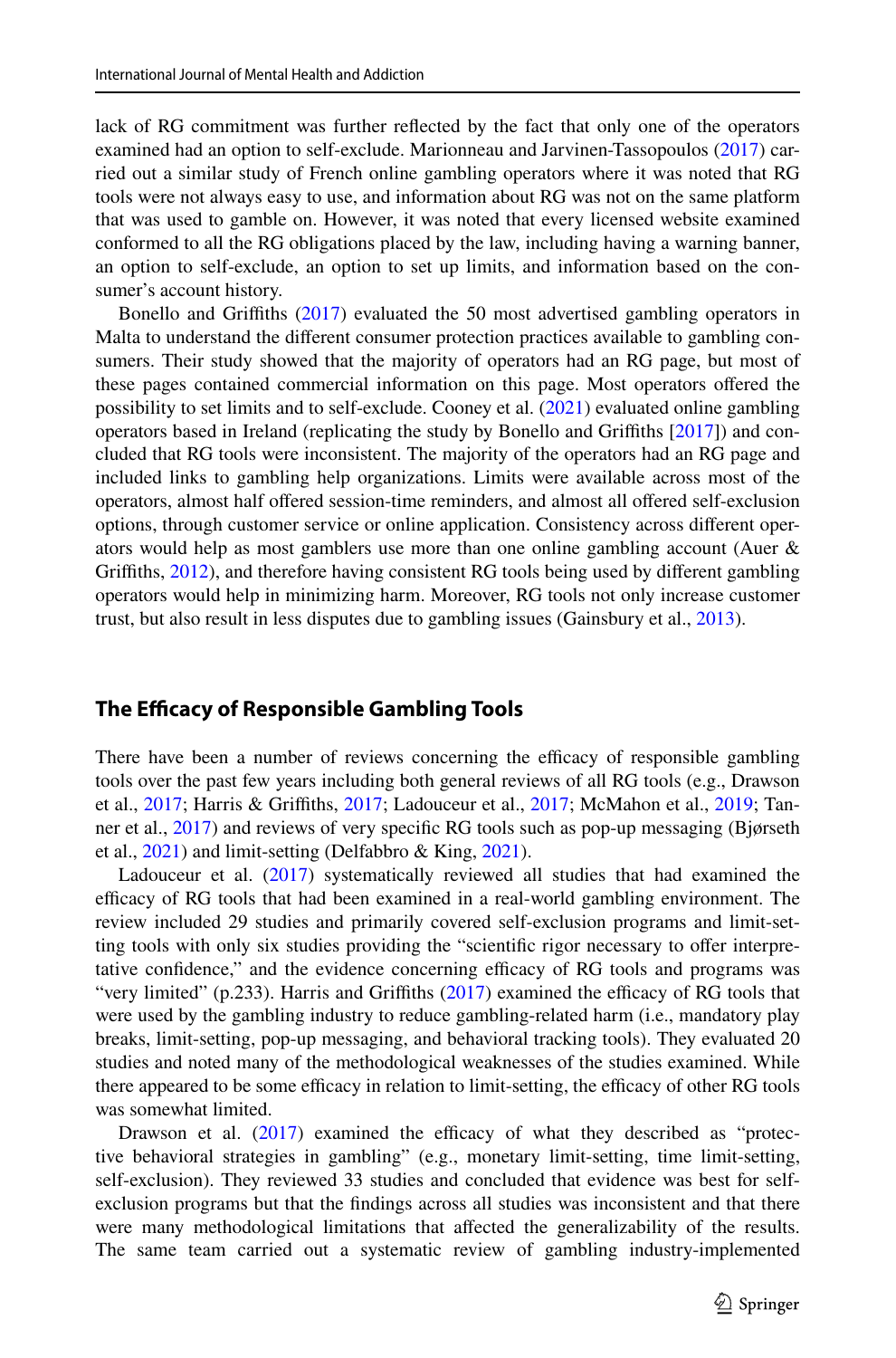harm-minimization strategies (Tanner et al., [2017](#page-15-15)). They reviewed 27 studies and concluded that there was some preliminary efficacy among RG tools such as self-appraisal pop-up messages, removal of large-note acceptors on slot machines, and \$1 maximum bets. However, the quality of the studies was limited, and there was a reliance on retrospective self-report alongside the lack of adequate control groups.

McMahon et al. [\(2019](#page-15-14)) carried out a review of systematic reviews and examined 55 studies within 10 systematic reviews examining RG tools such as self-exclusion, personalized messaging, pre-commitment, and limit setting. They concluded that the efficacy of such tools was limited by the extent to which gamblers adhere to voluntary (rather than mandatory) systems. They also claimed that the studies evaluated were "generally poor" and "dominated by evaluations of individual-level harm reduction interventions, with a paucity of research on supply reduction interventions" (p.380).

Bjørseth et al.  $(2021)$  $(2021)$  carried out a meta-analysis examining the efficacy of pop-up messaging in 18 published studies although only three of these were real-world studies with most carried out in laboratory settings. They concluded that pop-up messaging had moderate efects in curtailing gamblers' behavior and that pop-ups are an important part of gambling operators' RG tool portfolio. Delfabbro and King ([2021\)](#page-14-12) carried out a systematic review of mandatory and voluntary pre-commitment and limit-setting RG tools. The review examined 25 studies and expressed caution about the potential benefts of limit-setting systems, but some mandatory limit-setting tools appeared to have at least some efficacy.

#### **The Present Study**

Given the relative lack of research and that the RG demands by regulators are increasing, the aim of this present study was to replicate the study of Bonello and Grifths [\(2017](#page-14-6)) and to examine whether there were any notable changes as a result of the increased regulatory pressures. An assumption was that operators would have increased their RG efforts, especially since most online operators are operating in a multi-license environment. Details of the specifc RG practices that were investigated are found in the following section. The study examined best international practices regarding RG. Given that many operators provide gambling services to multiple countries, and diferent countries have diferent gambling regulations, the authors took the approach of examining what RG tools were utilized by operators rather than trying to determine whether the operator adhered to specifc country regulations regarding harm minimization.

#### <span id="page-3-0"></span>**Method**

The present study replicated Bonello and Grifths' ([2017\)](#page-14-6) study where the 50 most popular online gambling websites were examined. The original aim of the study was to evaluate exactly the same gambling operators that were examined as those in the study of Bonello and Grifths ([2017\)](#page-14-6) because this was a replication study. However, 18 of these gambling operators were no longer in operation, and one operator was not evaluated because one of the authors is employed by the parent company of one of the gambling operators included in the previous study. Therefore, 19 new gambling operators were included in the present study. The selection of the newly added operators was based on online search engines where the most advertised online gambling websites with a .com suffix were chosen. All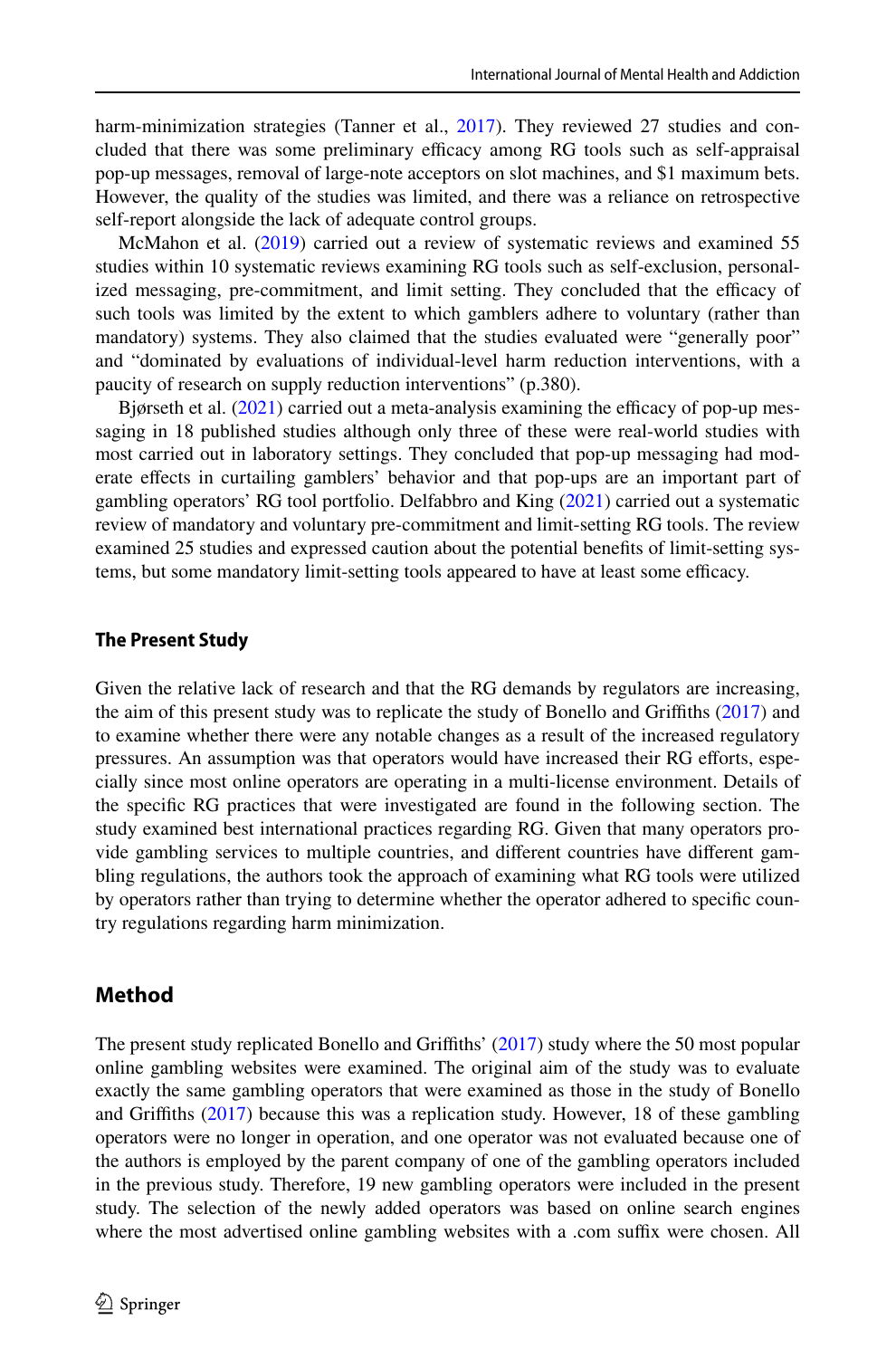the online gambling websites used in the study were licensed. Each online gambling operator was examined in detail by inspecting the following RG practices, which are an exact replication of the Bonello and Grifths study conducted in 2017:

- A dedicated responsible gambling page containing the following:
	- An account of the operator's commitment to responsible gambling
	- A warning that gambling may be harmful
	- Point of reference to organizations that can provide problem gambling assistance and help
	- Self-assessment test to help awareness of an individual's potential problem gambling
	- Information on the responsible gambling tools that the operator has in place
	- No promotional or enticing gambling material
	- Links to gambling fltering software including examples such as *Gamban* and/or *Betflter*
- Age checks and warnings about underage play at account registration
- Responsible gambling information in the email communication sent to the online consumer
- The presence and accessibility of the gambler's account history
- The availability of responsible gambling tools, such as:
	- Means for setting limits
	- Cooling-off periods or more popularly known as "take a break"
	- Self-exclusion possibilities
	- Other responsible gambling tools
- Customer service communication showing a commitment to responsible gambling

With regard to evaluating the customer service communication, contact was made with the customer service representatives. The questions and statement used to assess this were identical to the previous study by Bonello and Griffiths [\(2017](#page-14-6)):

- 1. "*I would like to control my gambling. Do you have any information on how I can do that?*"
- 2. "*What happens if I increase or remove any of the limits I set?*"
- 3. "*I feel addicted sometimes and cannot control my gambling.*"

As in the previous study, this aforementioned communication was explored via live chat, and where this possibility was not present, e-mail was used. Due to the method employed, full transcripts of the online conversations were obtained.

# **Data Analysis**

Data analysis comprised two diferent elements. For analysis of the RG page content and what RG tools were offered by the gambling operator, a basic content analysis was performed to see what information was provided on these pages and which RG tools the operators utilized on their website. In order to collect the data, the frst author created an online gambling account with all 50 online gambling website. A pseudonym was created for the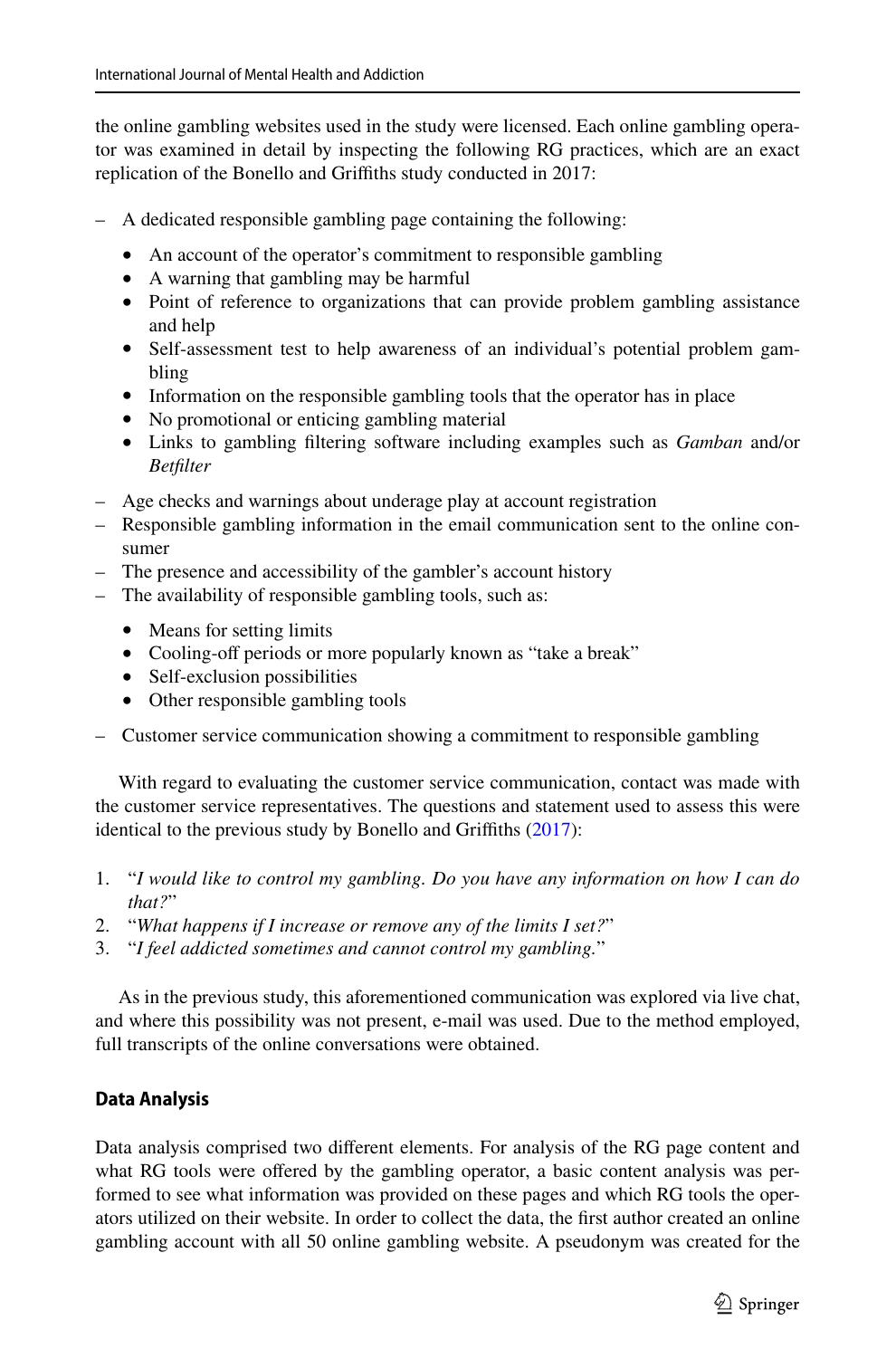account, as well as a fctional date of birth and address. A dedicated email was created for this study, and a real phone number was used in case customer services wanted to contact the frst author. With regard to the customer service interaction, the replies were grouped in the following manner. For the frst question, if the response by customer services consisted of promoting RG practice or tools, this was rated as positive. For the second question, the response expected by customer services was that there should be an increase or removal of such limits and resulting in a "cooling of" period. If this happened, it was assessed positively. For the fnal statement, the responses by customer services were categorized as (i) good practice, (ii) terminated account, and (iii) bad practice. Good practice comprised providing assistance, RG information, and information on how to seek help for a gambling problem. Terminated account referred to when the operator did not initiate communication about RG and help-seeking but simply terminated the relationship with the customer without the customer being told anything by the operator. Bad practice comprised any operator that did not provide help and information or terminate the account.

# **Results**

In some instances, it was found that a number of online gambling operators had a strong commitment to responsible gambling, but other online gambling operators showed much less when comparing these online gambling websites with each other, even from a compliance perspective. An evaluation of each of the responsible gambling practices mentioned in the previous section is described below.

### **Responsible Gambling Page**

Not all online gambling operators had an RG page, and therefore the results below are based on 48 (rather than 50) operators. Out of the operators that had an RG page, all had a statement about their commitment towards RG and a warning that gambling may cause problems or negative consequences. Most operators (*n*=46; 92%) referenced a help group where the consumer may seek help with problem gambling, and 42 had a self-assessment test available (84%). Eight operators used the Problem Gambling Severity Index (PGSI; Ferris & Wynne, [2001](#page-14-13)) as a self-assessment tool, and one operator had adapted the DSM-5 criteria for gambling disorder (American Psychiatric Association, [2013\)](#page-14-14). Four operators ofered a link to the Brief Biosocial Gambling Screen (BBGS; Gebauer et al., [2010](#page-14-15)). Four operators used the GA-20 Test (Gamblers Anonymous, not dated). Eight operators provided a link to external websites where gamblers could take a self-test. More specifcally, four operators provided a link to the UK charity *GamCare* where the customer was then redirected to a link for the self-assessment test developed by *Sustainable Interaction*. Three operators provided a direct link to the self-assessment test developed by *Sustainable Interaction*, and one operator provided a link to *Gamblers Anonymous* website. Ten operators provided a range of diferent problem gambling self-assessment tests which did not appear to be based on psychometrically valid problem gambling assessment screens.

Information about RG tools was available on the RG page for 46 operators (92%) although some of the information was misleading, or too technical and provided legal information. An example of where an operator gave misleading information was where there was a mention that the consumer could self-exclude online by clicking on the link provided, but the link redirected the consumer to a contact page. Another example included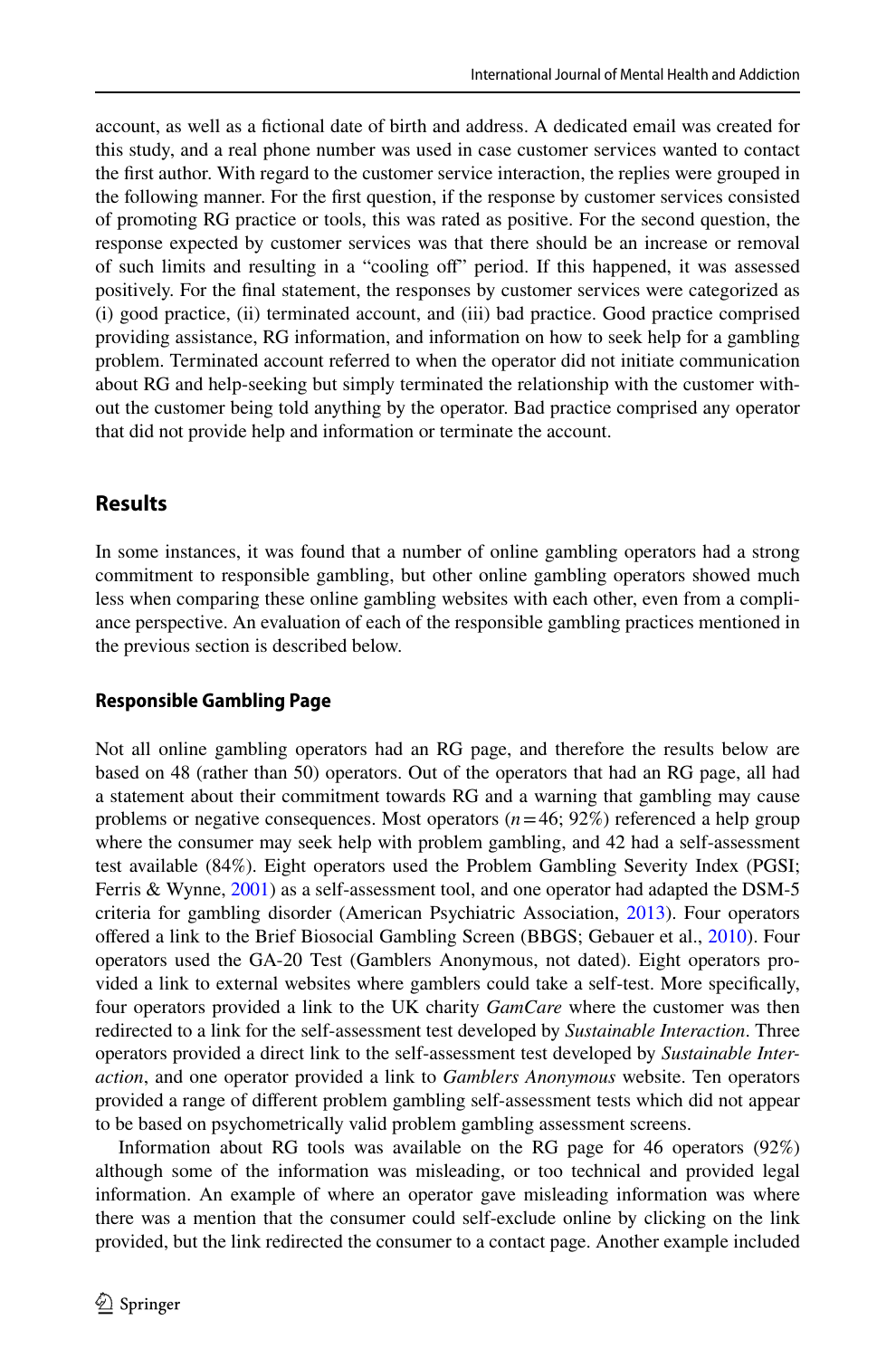an operator's RG page which was full of information about diferent RG tools, but the only RG tool available was session limits to be set by the consumer. Most operators  $(n=46)$  did not display any commercial information on the RG page (92%), but the few that did were "aggressive" in doing this via several pop-ups. However, this was only visible once the consumer was logged in. More than half of the operators (*n*=27) displayed information or a link to gambling fltering software (54%).

#### **Age Verifcation**

When the frst author registered the gambling account, the majority of the online operators  $(n=44; 88%)$  made it clear to customers that the gambling service was available only to individuals over the age of 18 years. However, in no instance was the frst author asked to provide evidence of any form of identifcation document.

### **Responsible Gambling Information Sent via E‑mail**

Three-quarters of the operators  $(n=37; 74%)$  sent an e-mail to the consumer as soon as the registration was completed. These emails were mainly of a commercial nature to encourage the consumer to gamble, to beneft from a bonus, or "free" money to gamble. Only 21 of the 37 operators had any RG information or a link to the RG page. Four operators provided a link to an RG page where the link was, and in one instance, it directed the consumer to the "gambling bonus" page instead, which may have been on purpose or may have been a technical fault. As noted in more detail below, the frst author communicated with the customer service agent and explicitly mentioned that they had a possible gambling addiction. A number of gambling regulators specifcally state that any commercial communication must not be directed to known vulnerable individuals such as those who have self-excluded or have let the gambling operator know they have a gambling problem (e.g., Malta Gaming Authority, [2018](#page-15-16)). This means that the online operator should refrain from sending promotional communication to such consumers, and most of the operators did this  $(n=43;$ 86%). However, seven operators continually sent promotional communication following self-exclusion. The highest occurrence of promotional communication was fve emails in 14 days, and out of these seven operators, three of them also sent promotional bonus material to the frst author's smartphone in the form of a text message.

#### **Access to Gambling Account History**

Almost all the operators  $(n=48; 96%)$  provided an easy and clearly accessible option for the consumer to gain access to their gambling transactions.

### **Responsible Gambling Tools**

All but one of the operators  $(n=49; 98%)$  provided the consumer the possibility to set up a limit, and 48 of the operators (96%) offered the options to take a break or to self-exclude. The RG tools were not consistent among the operators evaluated, and the availability of tools is outlined in Table [1.](#page-7-0)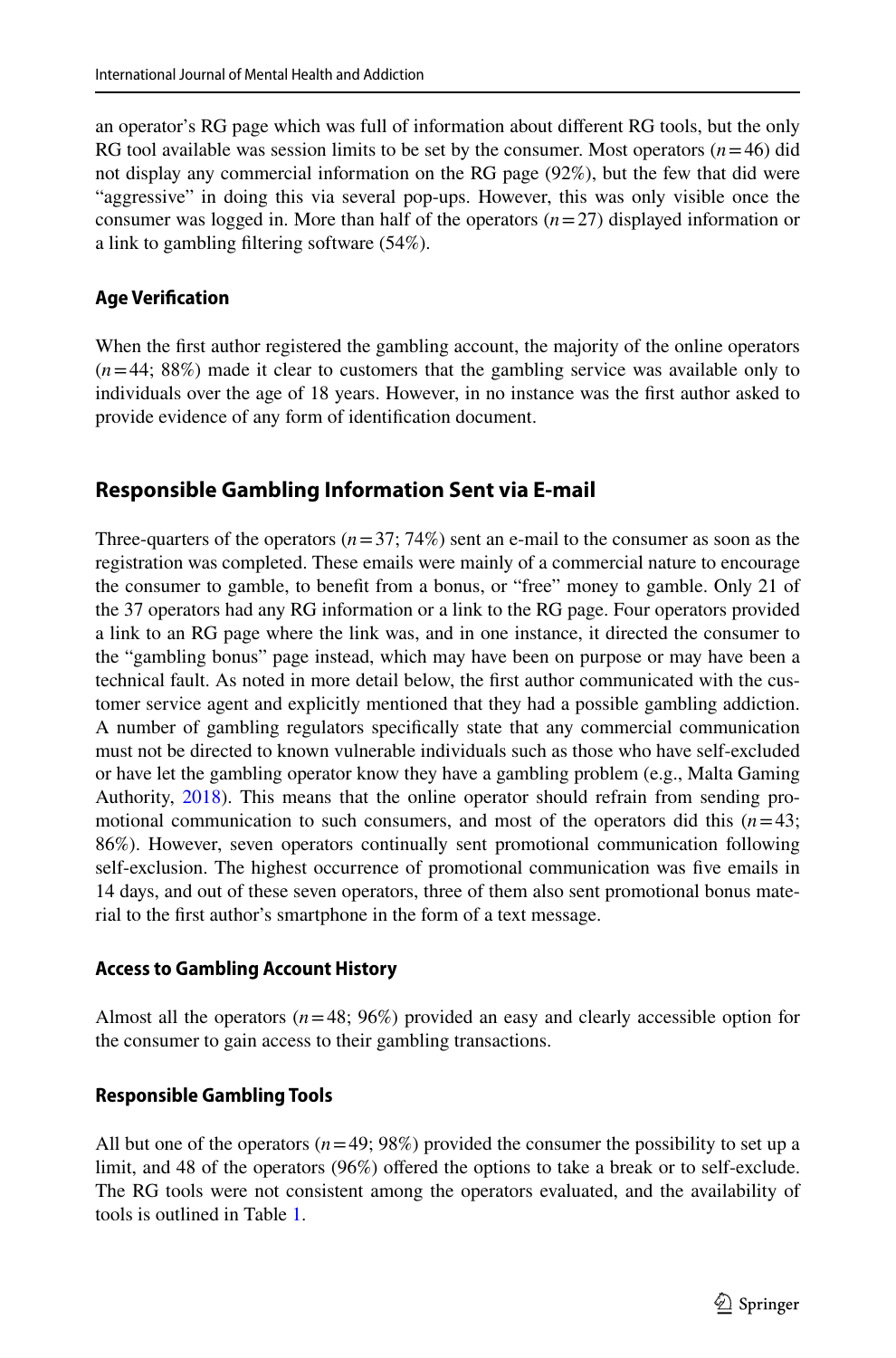<span id="page-7-0"></span>

| Table 1 Types of RG tools offer | ed by online gambling operators                                                                                        |             |
|---------------------------------|------------------------------------------------------------------------------------------------------------------------|-------------|
| RG tool                         | RG tool definition                                                                                                     | Jecurrence  |
| Jeposit lim                     | Option to limit how much money can be deposited daily, weekly, and/or monthly                                          | $n = 39:78$ |
| Loss limit                      | Option to limit monetary losses per day, week and/or month                                                             | $n = 19:38$ |
| lime limi                       | Option to limit how much time is spent on the website either per session or over a specific time period such as daily, | $n = 16:32$ |
|                                 |                                                                                                                        |             |

| KU IOOI                  | KU 1001 GEHNHON                                                                                                                                  | Uccurrence     |
|--------------------------|--------------------------------------------------------------------------------------------------------------------------------------------------|----------------|
| <b>Deposit limit</b>     | Option to limit how much money can be deposited daily, weekly, and/or monthly                                                                    | $n = 39; 78\%$ |
| Loss limit               | Option to limit monetary losses per day, week and/or month                                                                                       | $n = 19;38\%$  |
| Time limit               | Option to limit how much time is spent on the website either per session or over a specific time period such as daily,<br>weekly, and/or monthly | $n = 16:32\%$  |
| Reality check            | Option to set a reminder every x minutes which would then prompt whether or not to continue gambling                                             | $n = 15; 30\%$ |
| Vager limit              | Option to set a limit on the amount of money wagered on a single instance                                                                        | $n = 13$ ; 26% |
| Spending limit           | Option to set a limit on how much money is spent daily, weekly, and/or monthly                                                                   | $n = 2; 4%$    |
| Activity statement       | Option to have a statement showing financial transactions for a chosen period                                                                    | $n = 2$ ; 4%   |
| Product block            | Option to block access from a specific type of gambling for a designated period of time                                                          | $n = 2$ ; 4%   |
| lurnover limit           | Option to set a limit on financial turnover                                                                                                      | $n = 1:2\%$    |
| <b>Budget calculator</b> | Option to input salary figures to suggest the amount of money that can be afforded to spend gambling                                             | $n = 1:2\%$    |
|                          |                                                                                                                                                  |                |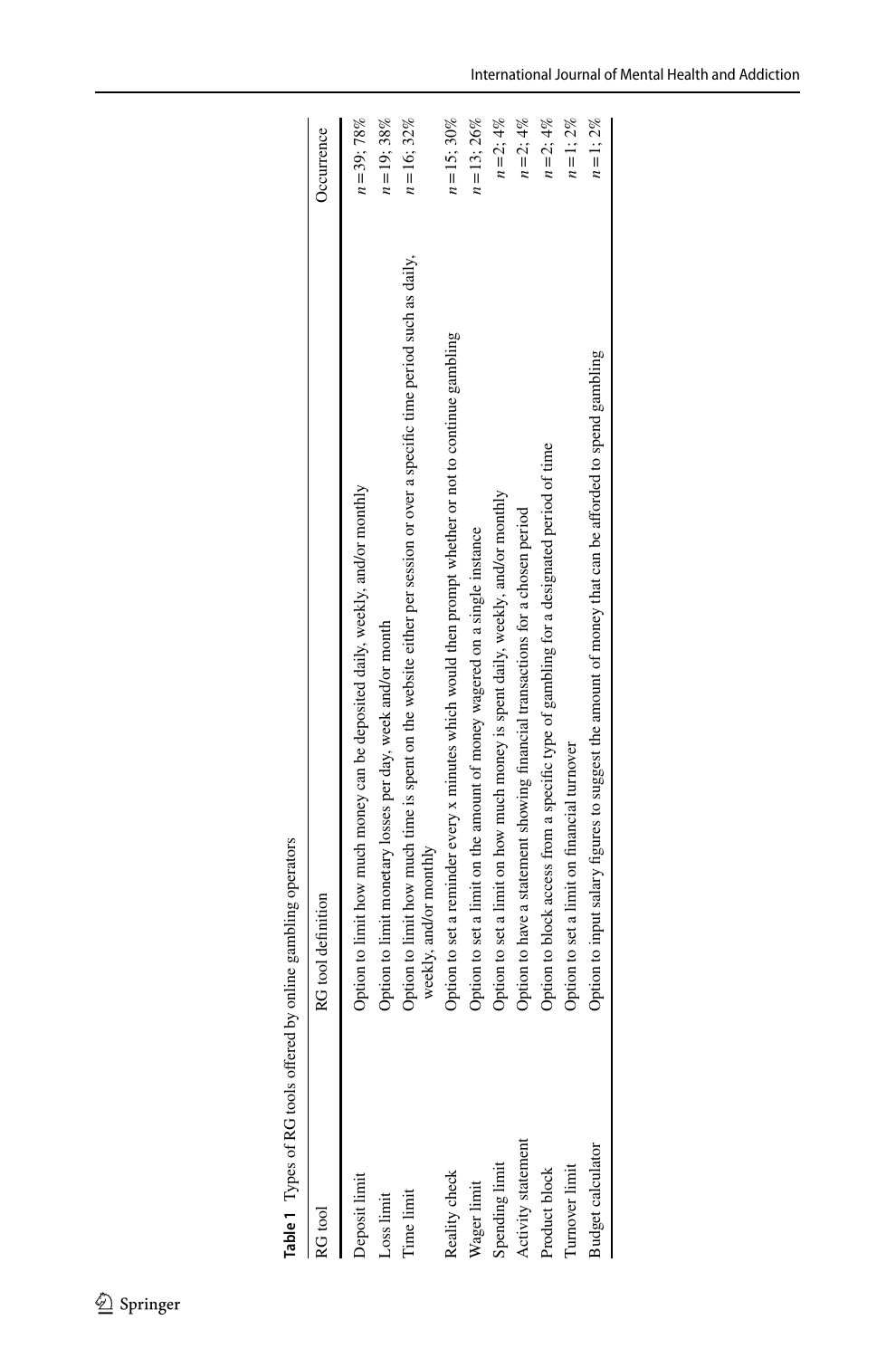Cooling-off periods (sometimes referred to as the "take a break" option) are the options that allow customers to pause their gambling for a period of less than 6 months. This facility was available among most operators (*n*=48; 96%). Voluntary self-exclusion option, which refers to taking a break from gambling for 6 months or more, was a facility also offered by most operators  $(n=48; 96\%)$ . Although these options were said to be available, the information provided to the consumer was not always truthful in a minority of instances. There were two operators where these tools could not be accessed. In one instance, the consumer had to deposit money into the account, and for another operator, the consumer had to accept and claim a bonus. In another instance, the RG information or link to the RG page was not available on the main page where all other features, including depositing money and playing a multitude of games, were available. One operator claimed that they had many RG tools available, but only a reality check option was available. One operator required the completion of a self-assessment test prior to accessing the RG tools, which although might have good intentions might discourage the gambler because it may be viewed as an extra unnecessary hurdle.

#### **Interactions with Customer Service**

To better understand properly RG practice available to the consumer, two questions and one statement were presented to the customer service team (see the ["Methods"](#page-3-0) section). The best method to speak to the customer service representative is by communicating with the operator via a live chat facility, and if this is unavailable, via email. Most operators had a live chat facility  $(n=42; 84\%)$ ; therefore, only eight operators needed to be contacted via email.

The results are presented for answers given either by live chat or email. Seven operators out of ffty declined to answer any of the frst author's questions. After repeated attempts, no answers were provided. With regard to the frst question asked ("*I would like to control my gambling. Do you have any information on how I can do that?*"), all the remaining operators replied in a good RG-oriented manner, mentioning and advocating the use of limit-setting. The extent of the reply varied from just mentioning the deposit limit to other operators going as far as also sending information about treatment centers. The second question provided many diferent answers ("*What happens if I increase or remove any of the limits I would set?*"). The majority of the operators  $(n=39; 78%)$  replied in a positive and helpful way by indicating that an increase of the limits would essentially mean that the consumer would need to wait for 24 hours (and one operator mentioned 7 days). Three of the operators did not really answer the question, and this appeared to be because there was a lack of knowledge from the customer service representative.

The last statement presented to the customer service agent was "I feel addicted sometimes and cannot control my gambling." In order to evaluate the answers for this statement, the responses were categorized in three ways: (i) suggestions that would qualify as good practice  $(n=19; 38\%)$ , (ii) action taken on the account without informing the consumer  $(n=12; 24\%)$ , and (iii) bad practice  $(n=11; 22\%)$ . The operators that fall under the first category of good practice gave the frst author suggestions on how to handle potential gambling problems and also sent information about where to seek help. It was notable that the suggestions were done in a friendly and non-judgmental manner with local information that would help a Maltese consumer. Almost a quarter of the operators fell in the second category where the action was done without the consumer's choice. For these operators  $(n=12; 24\%)$ , four of these did not answer the statement, and the conversation was cut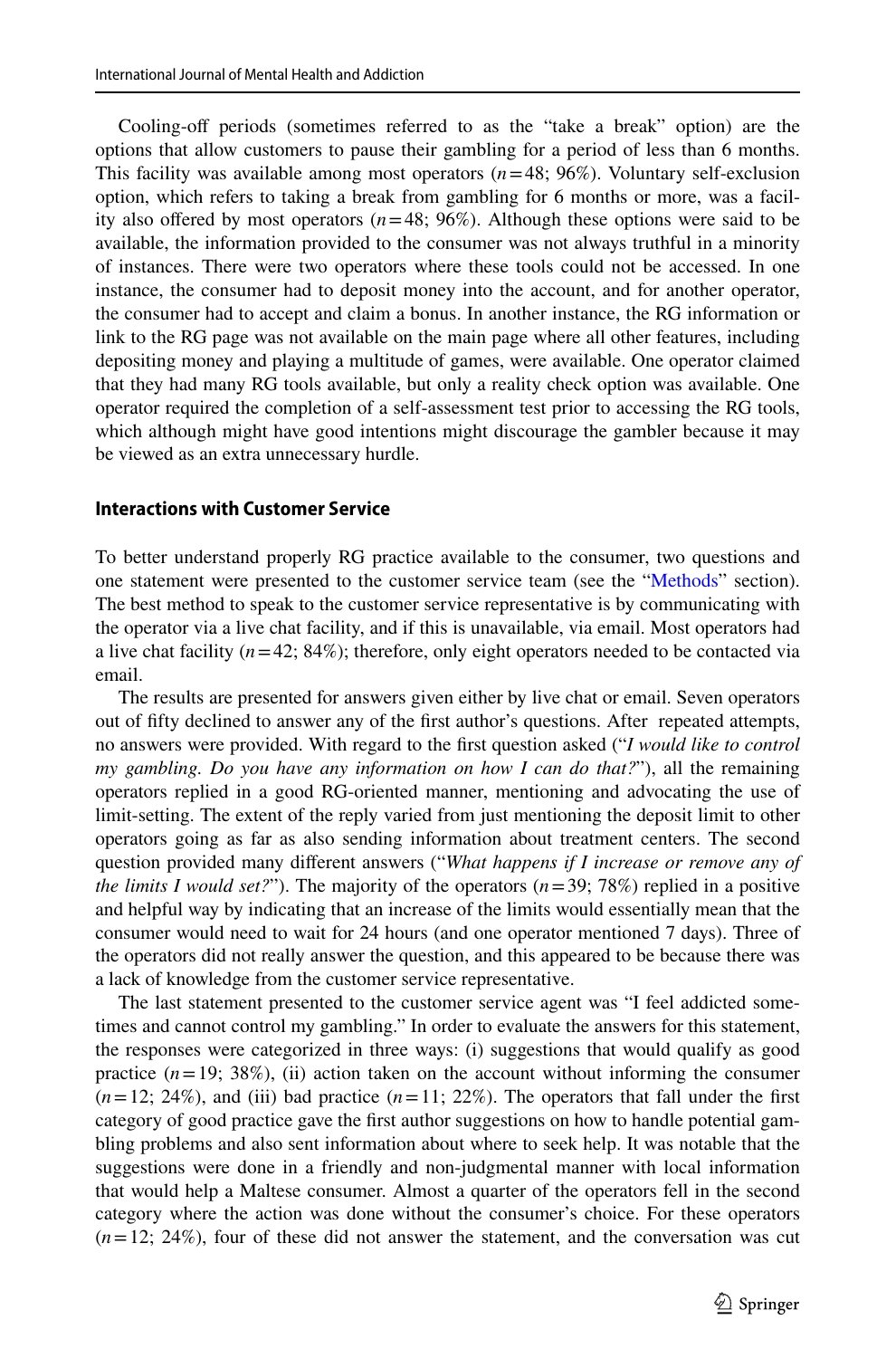short. However, the frst author received an email stating that a self-exclusion was placed on the account from all four operators. For the remaining eight operators, the customer service representative did not really answer the question and gave very vague answers such as affirming the statement or confirming that the situation must be difficult. Despite the answers not being ideal, for all these operators, the frst author received an email stating that the account would be closed and that a self-exclusion was applied on the account. Bad practice was present for 11 operators (22%). For an operator to fall in this category, the response received to the statement would not be refective of a responsible gambling operator and meant they did not provide support to an individual who admitted they had a gambling problem. These varied quite a bit. Examples include one operator highlighting that the choice is dependent on the consumer so there is nothing the operator can do. Another operator mentioned that the frst author could have a bonus because current times are tough on everyone (supposedly referring to COVID-19 situation), and another customer service representative highlighted that it is only a gambling problem if an individual experienced it all the time and not periodically.

Given that the majority of the operators' sample was seen as either showing good practice or self-excluding the frst author without being given the choice, it was expected that most operators would not let the frst author access their account again. Despite this, over one-fifth of the operators still allowed access to the account  $(n=11; 22\%)$ , whereas 39 of the operators (78%) did not allow the frst author to access the gambling account.

### **Discussion**

The aim of this study was to evaluate diferent online gambling operators and how they present their RG practices and tools in order to provide consumer protection. This study also replicated the study by Bonello and Grifths [\(2017](#page-14-6)) to see if there were any changes in RG practices and use of RG tools given the current regulatory environment. This is important given the increasing use of RG tools to minimize harm to gamblers and the number of recent systematic reviews that have examined the efficacy of these tools (e.g., Bjørseth et al., [2021](#page-14-11); Delfabbro & King, [2021;](#page-14-12) Drawson et al., [2017](#page-14-10); Harris & Grifths, [2017;](#page-15-12) Ladouceur et al., [2017;](#page-15-13) McMahon et al., [2019;](#page-15-14) Tanner et al., [2017](#page-15-15)).

Overall, there were diferences noted from the previous 2017 study to the present study. These differences are presented in Table [2](#page-10-0). The presence of an RG page was found for all, but two of the operators examined, and in one case, the RG page was not visible on the main page of the operator, where it is most needed. A notable change from the previous study was the reduction of promotional communication on the RG page. In the 2017 study, only six of the operators (12%) had no promotional communication on their RG page, whereas in this current study, 43 operators had no promotional material on the RG page (86%). Operators have a responsibility to their consumers to prevent gambling-related harm as much as possible (Monaghan, [2009](#page-15-17)), and providing a non-commercially inclined RG page is the least the operator may do. This also emphasizes that there is an element of responsible and fair practice by the operator, which is not only in accordance to the regulation and codes of conduct but increases customer retention which in turn aids to a proftable business model (Gainsbury et al., [2013](#page-14-9)).

Other than that, a high number of operators had sufficient information on their RG page to help the gambler make informed choice about the RG tools that they ofer. Despite this, one of the suggestions would be to use easy to understand information about the RG tools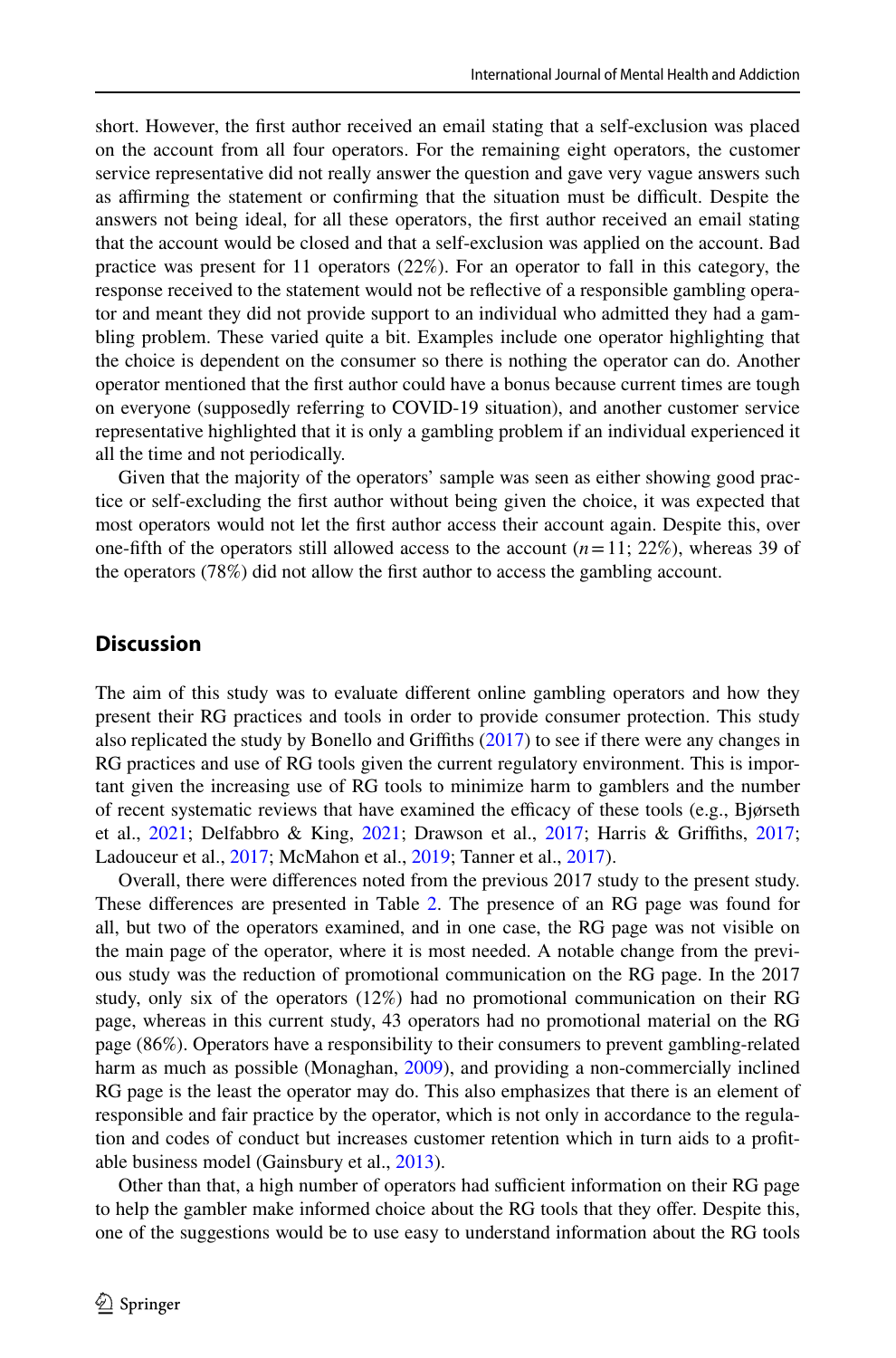<span id="page-10-0"></span>

| Table 2 Comparison of the results from 2017 study and the present study |
|-------------------------------------------------------------------------|
|-------------------------------------------------------------------------|

| Criteria                                             | 2017            | Current        |
|------------------------------------------------------|-----------------|----------------|
| RG dedicated page                                    | $n = 50$ ; 100% | $n = 48$ ; 96% |
| - Statement of commitment to RG                      | $n = 50$ ; 100% | $n = 48$ ; 96% |
| - Information about gambling harm                    | $n = 50$ ; 100% | $n = 48$ ; 96% |
| - Mention of gambling help organization(s)           | $n = 42$ ; 84%  | $n = 46$ ; 92% |
| - Self-assessment                                    | $n = 32$ ; 64%  | $n = 42$ ; 84% |
| - Information about RG tools                         | $n = 42$ ; 84%  | $n = 46:92\%$  |
| - No promotional material                            | $n = 6$ ; 12%   | $n = 46:92\%$  |
| - Gambling blocking software links                   | $n = 30$ ; 60%  | $n = 27$ ; 54% |
| Age checks                                           | $n = 34$ ; 68%  | $n = 44$ ; 88% |
| Link to RG in first email communication              | $n = 22$ ; 44%  | $n = 21$ ; 42% |
| Account history                                      | $n = 47$ ; 94%  | $n = 48$ ; 96% |
| Availability to limit setting                        | $n = 45$ ; 90%  | $n = 49:98\%$  |
| Cooling off functionality                            | $n = 36$ ; 72%  | $n = 48$ ; 96% |
| Self-exclusion option                                | $n = 43$ ; 86%  | $n = 48$ ; 96% |
| Customer services communication regarding limits     | $n = 30$ ; 60%  | $n = 43$ ; 86% |
| Customer services communication regarding RG breaks  | $n = 22$ ; 44%  | $n = 39$ ; 78% |
| Customer services communication for problem gamblers | $n = 25$ ; 50%  | $n = 31$ ; 62% |

and their oferings on the RG page. Some of the operators placed very technical, legal information on this page which was not always user-friendly. Having a more comprehensible representation of these RG tools would not only help the consumer refer to the page, but when displaying a positive attitude towards RG, and the tools, will help in normalizing these which will further help more in consumers using them (Procter et al., [2019](#page-15-18)). Gambling fltering software helps consumers that might be gambling too much to limit their gambling by reducing accessibility, even on websites that are not locally regulated; therefore, promoting such a tool would also help (Gamban, [2021](#page-14-16)).

Displaying information that the gambling product should be accessible for individuals above the legal age of 18 years increased in occurrence when compared to the 2017 study, from 68  $(n=34)$  to 88%  $(n=44)$ . Despite this, no operator realized that the account that the first author created did not contain real information; therefore, it might be easy for someone under the legal age to register and play. This can result in a major issue highlighted by Calado et al. [\(2017](#page-14-17)) because minors should not be allowed to gamble because gambling during adolescence may not only lead to problem gambling, but also addiction to other things (e.g., psychoactive substances). Similar to the 2017 study, almost all operators sent an email containing commercial information. This is understandable from a business perspective because it might encourage the consumer to play more, but less than half of the operators (42%;  $n=21$ ) only sent an email that contained some RG information or at least a link to the RG page. The most worrying aspect was that one operator's link leading to the RG page was to commercial information, which could be either be a mistake or a nonresponsible way of getting gamblers to play more.

Deposit limits are a good way of ensuring that consumers play within their limits, and voluntary deposit limits may encourage less churn and more sustainable revenue with the consumer through loyalty (Auer et al., [2019\)](#page-14-18). These are also RG tools that appear to have some proven efficacy based on systematic literature reviews (e.g., Delfabbro & King, [2021;](#page-14-12)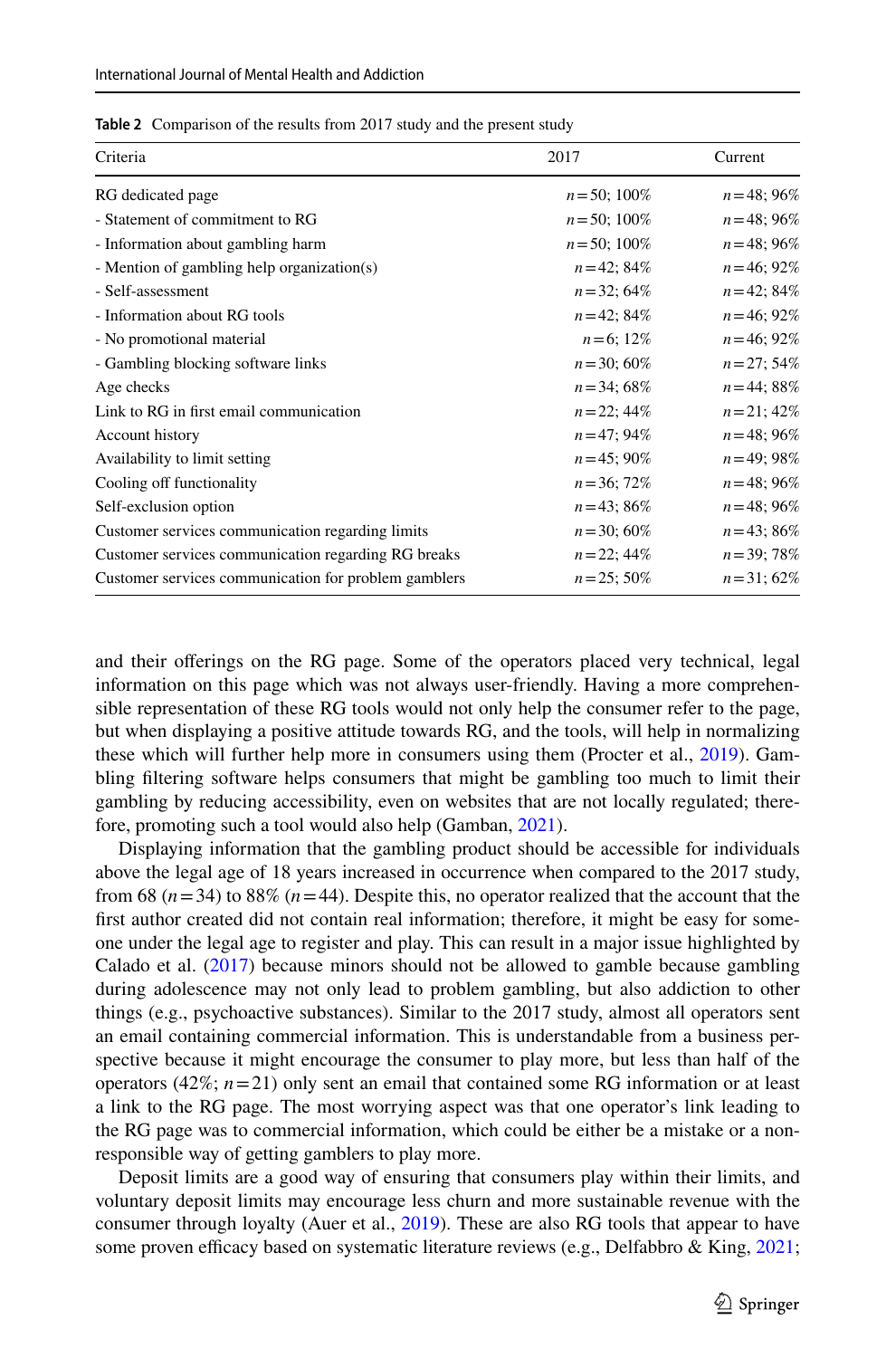Harris & Griffiths,  $2017$ ). Although these tools may not be used frequently, their efficacy is still high, and consumers that set these limits gamble at sustainable levels (Gainsbury et al., [2020\)](#page-14-19). The popularity of these tools may also be due to how the operator promotes such tools. The present study showed that less than half of the operators  $(40\%; n=20)$  offered the option to set a limit on the deposit money page, which might also infuence how many gamblers use this limit more efectively.

Almost all the operators  $(98\%, n=49)$  offered RG tools such as limit-setting tools and short periods of taking a break from gambling. Most operators  $(96\%, n=48)$  offered the option for the consumer to have a break from gambling by using the self-exclusion tool. RG tools such as limit-setting and self-exclusion appear to be benefcial for the consumer and for the operator and are deemed useful by players (Grifths et al., [2009](#page-15-19)) although proven efficacy of self-exclusion schemes is somewhat limited (Drawson et al., [2017](#page-14-10); Tanner et al., [2017\)](#page-15-15). A previous study found that online poker players mentioned that RG tools increase trust in the operator because it shows that the company has integrity (Wood & Grifths, [2008\)](#page-15-20). Regular consumers may set voluntary limits to prevent themselves from gambling too much (Hing et al., [2015](#page-15-21)). This is beneficial for the operator because it might increase the chance for the consumer never to go overboard and result in a sudden break from gambling. One factor which should be rectified is the offering of RG tools onsite. Five operators did not ofer the consumer the option to self-exclude online, and this might not be the best RG approach because it might hinder consumers from taking a much-needed break from gambling.

The present study, as with the one in 2017, provides great insight because it involved active communication with the customer service representative. By using this methodology, the researchers were able to get a glimpse of the help a consumer would get frst-hand from the operator. Although communication appears to have been better than the previous study, improvement is still needed. Online gambling is a very competitive business, and by focusing on consumer loyalty and investment, this would render the business successful (Gainsbury et al., [2013\)](#page-14-9). Customer service interaction was the factor that diferentiated the operators among them and showed which companies were really committed to RG. There may be a number of reasons why specifc customer service interactions were not ideal. It could be that the operator is not taking RG that seriously, and therefore consumers highlighting that they might have an issue with gambling is not deemed as important enough to render an intervention. Another possible explanation could be that the customer service representatives were not sufficiently trained in RG, and therefore could not handle the customer contact properly.

#### **Limitations and Future Research**

There are a number of limitations to the present study. Compared to the number of gambling websites worldwide, the number of websites examined was relatively small (although the present study did include the world's most popular online gambling websites). In terms of replication of Bonello and Grifths' ([2017\)](#page-14-6) previous study of the world's top 50 gambling websites, only 32 of these were still in operation at the time of the present study. Therefore, while the methodology was identical, the population sample was somewhat different in the present sample and may have infuenced the fndings. In relation to evaluating customer service interactions, only one interaction took place and may not necessarily have been representative of all customer services. Future studies should include more than a single interaction. Given that there is still improvement needed by gambling operators in the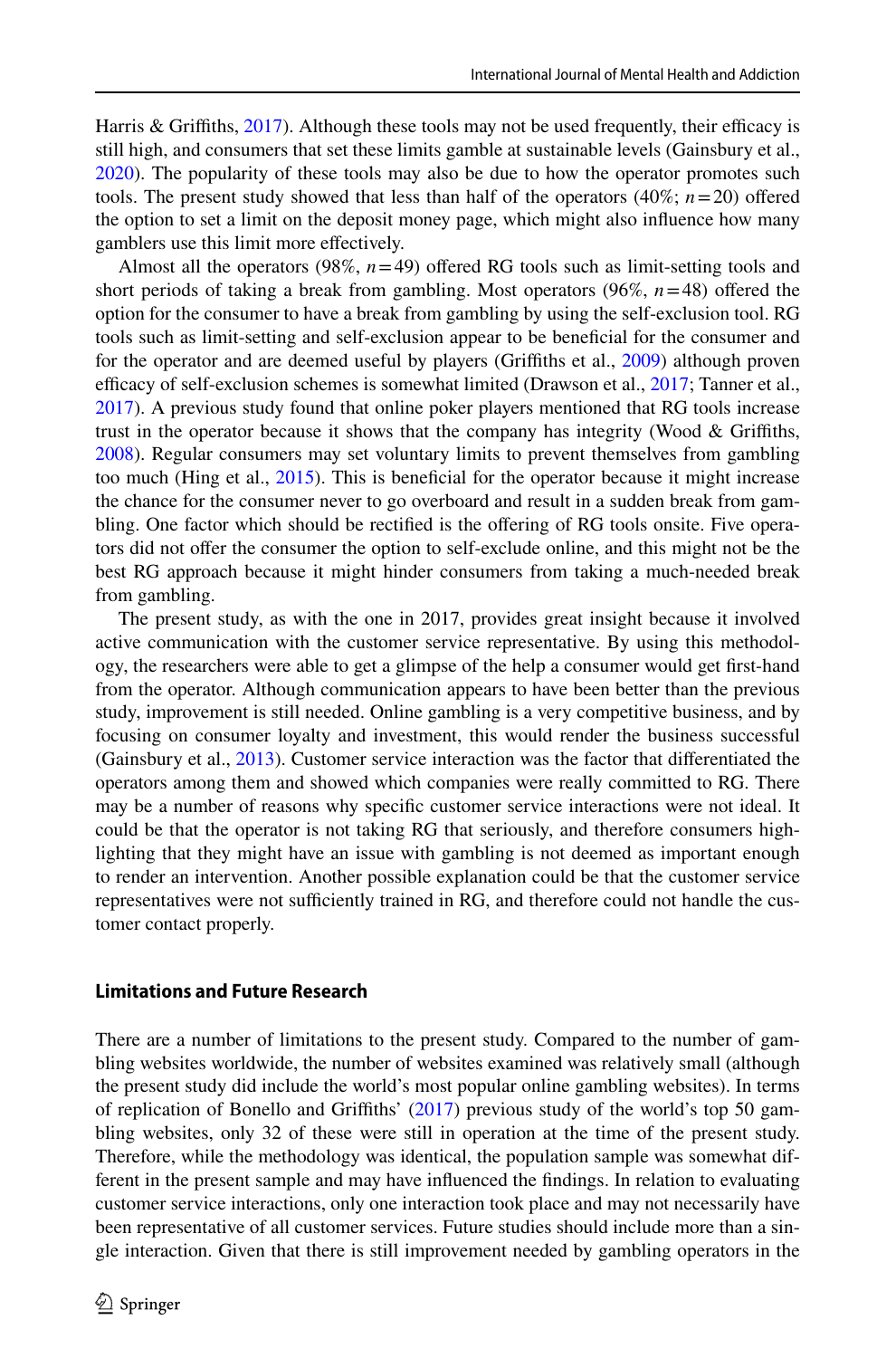area of RG, future replication studies are needed along with a larger number of operators. Future research could also investigate whether there are diferences in RG tool provision among gambling operators on diferent regulating jurisdictions. Other studies could also specifcally examine how compliant the gambling operators are in relation to the jurisdictional gambling regulations.

# **Conclusion**

Online gambling is not a consumer behavior that will become obsolete, so prevention of harm and RG should be on the top of the agenda for any online gambling operator. Moreover, operators need to commit to RG, not only due to possible repercussions with the regulator, but also because it might cause customer disputes which would take up a lot of resources to resolve as well as increasing the potential for negative publicity (Gainsbury et al., [2013](#page-14-9)). The RG practices in the present study appear to have increased compared to Bonello and Grifths' previous study (2017), but there are still some areas that need to be improved. More specifcally, these include better age checks at registration to prevent falsifed identities and/or underage gambling, no promotional communication on the RG dedicated page, and more RG-oriented assistance when in communication with the online gambling operator representative.

# **List of Online Gambling Websites**

- 1. [www.888ladies.com](http://www.888ladies.com)<br>2. www.bet-at-home.com
- [www.bet-at-home.com](http://www.bet-at-home.com)
- 3. [www.bet365.com](http://www.bet365.com)
- 4. [www.betfair.com](http://www.betfair.com)
- 5. [www.betsafe.com](http://www.betsafe.com)
- 6. [www.betsson.com](http://www.betsson.com)
- 7. [www.betway.com](http://www.betway.com)
- 8. [www.boomcasino.com](http://www.boomcasino.com)<br>9. www.bwin.com
- [www.bwin.com](http://www.bwin.com)
- 10. [www.casinochan.com](http://www.casinochan.com)
- 11. [www.casinogods.com](http://www.casinogods.com)<br>12. www.casinoeuro.com
- 12. [www.casinoeuro.com](http://www.casinoeuro.com)<br>13 www.casumo.com
- 13. [www.casumo.com](http://www.casumo.com)
- 14. [www.cheekybingo.com](http://www.cheekybingo.com)
- 15. [www.cherrycasino.com](http://www.cherrycasino.com)
- 16. [www.comeon.com](http://www.comeon.com)<br>17. www.coral.co.uk
- [www.coral.co.uk](http://www.coral.co.uk)
- 18. [www.costabingo.com](http://www.costabingo.com)
- 19. [www.dreamvegas.com](http://www.dreamvegas.com)
- 20. [www.energybet.com](http://www.energybet.com)
- 21. [www.eurogrand.com](http://www.eurogrand.com)
- 22. [www.expekt.com](http://www.expekt.com)
- 23. [www.fansbet.com](http://www.fansbet.com)
- 24. [www.foxybingo.com](http://www.foxybingo.com)
- 25. [www.galacasino.com](http://www.galacasino.com)
- 26. [www.jackpotcity.com](http://www.jackpotcity.com)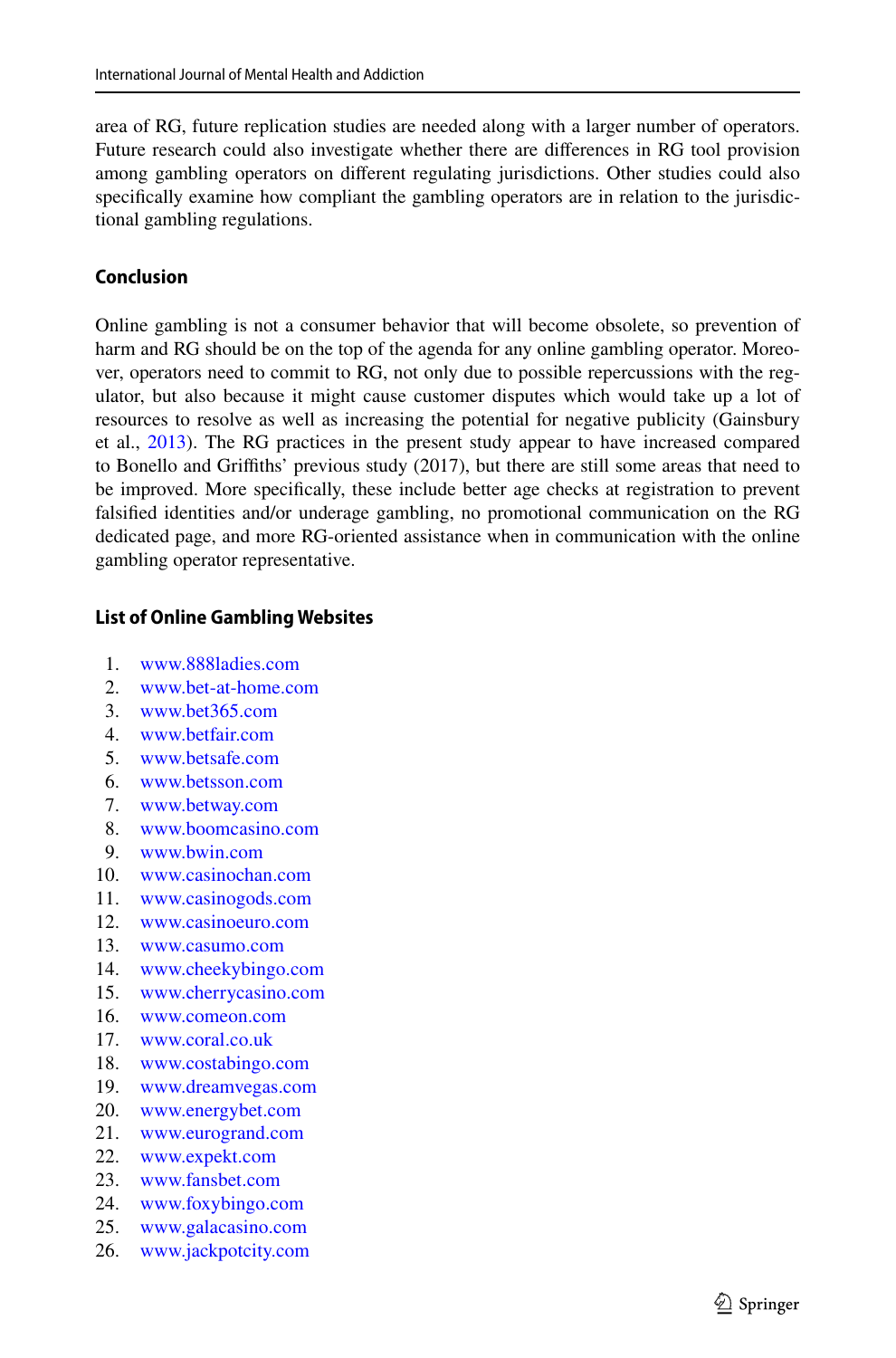- 27. [www.kingbilly.com](http://www.kingbilly.com)<br>28 www.ladbrokes.com
- 28. [www.ladbrokes.com](http://www.ladbrokes.com)
- 29. [www.leovegas.com](http://www.leovegas.com)
- 30. [www.luckyredcasino.com](http://www.luckyredcasino.com)<br>31 www.lybet.com
- 31. [www.lvbet.com](http://www.lvbet.com)<br>32 www.mansioner
- 32. [www.mansioncasino.com](http://www.mansioncasino.com)<br>33. www.mrgreen.com
- 33. [www.mrgreen.com](http://www.mrgreen.com)
- 34. [www.multilotto.com](http://www.multilotto.com)<br>35. www.nethet.com
- 35. [www.netbet.com](http://www.netbet.com)<br>36 www.nordichet.com
- 36. [www.nordicbet.com](http://www.nordicbet.com)<br>37. www.paddypower.com
- 37. [www.paddypower.com](http://www.paddypower.com)
- 38. [www.playjojo.com](http://www.playjojo.com)
- 39. [www.pokerstars.com](http://www.pokerstars.com)
- 40. [www.queenvegas.com](http://www.queenvegas.com)<br>41. www.redbet.com
- 41. [www.redbet.com](http://www.redbet.com)<br>42. www.riverhelleca
- 42. [www.riverbellecasino.com](http://www.riverbellecasino.com)<br>43 www.rizk.com
- [www.rizk.com](http://www.rizk.com)
- 44. [www.sloty.com](http://www.sloty.com)
- 45. [www.spincasino.com](http://www.spincasino.com)<br>46 www.supercasino.com
- 46. [www.supercasino.com](http://www.supercasino.com)<br>47. www.stsbet.com
- 47. [www.stsbet.com](http://www.stsbet.com)
- 48. [www.tipico.com](http://www.tipico.com)<br>49. www.titanbet.co
- 49. [www.titanbet.com](http://www.titanbet.com)
- 50. [www.williamhill.com](http://www.williamhill.com)

# **Declarations**

**Ethical Approval** All procedures performed in this study involving human participants were in accordance with the ethical standards of the University's Research Ethics Board and with the 1975 Helsinki Declaration.

**Informed Consent** Not applicable.

**Confict of Interest** Maris Catania is an employee of Kindred Group Plc that provides online gambling services and a doctoral student of Professor Grifths at the Nottingham Trent University. Any online gambling company owned by the Kindred Group was omitted from the evaluation in the present study. Mark Grifths' university currently receives funding from *Norsk Tipping* (the gambling operator owned by the Norwegian Government) for research evaluating responsible gambling tools in Norway. The second author has received funding for a number of research projects in the area of gambling education for young people, social responsibility in gambling, and gambling treatment from Gamble Aware (formerly the Responsibility in Gambling Trust), a charitable body which funds its research program based on donations from the gambling industry. Mark Grifths undertakes consultancy for various gaming companies in the area of social responsibility in gambling.

**Open Access** This article is licensed under a Creative Commons Attribution 4.0 International License, which permits use, sharing, adaptation, distribution and reproduction in any medium or format, as long as you give appropriate credit to the original author(s) and the source, provide a link to the Creative Commons licence, and indicate if changes were made. The images or other third party material in this article are included in the article's Creative Commons licence, unless indicated otherwise in a credit line to the material. If material is not included in the article's Creative Commons licence and your intended use is not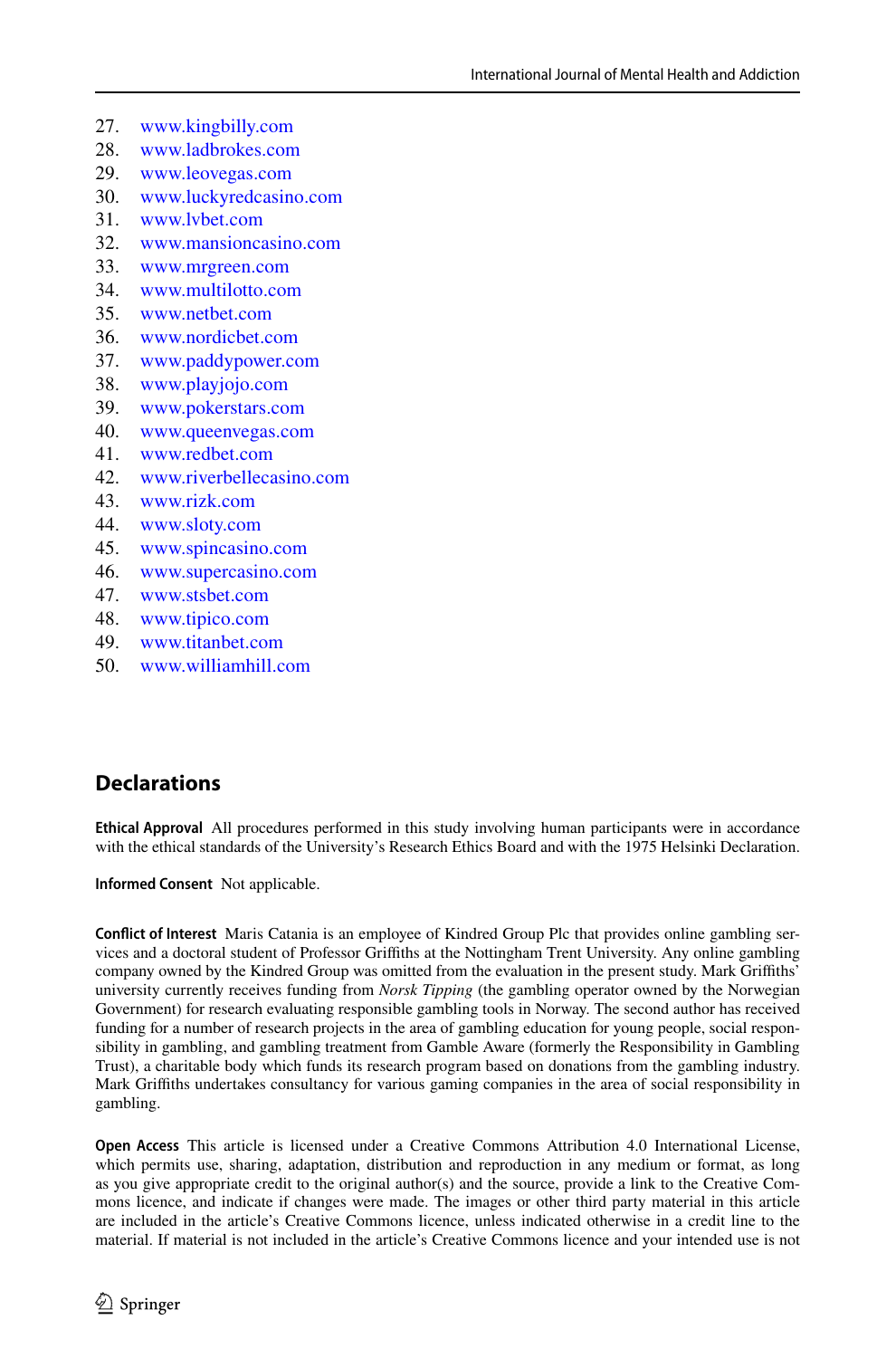permitted by statutory regulation or exceeds the permitted use, you will need to obtain permission directly from the copyright holder. To view a copy of this licence, visit [http://creativecommons.org/licenses/by/4.0/.](http://creativecommons.org/licenses/by/4.0/)

# **References**

- <span id="page-14-5"></span>Altaner, D. (2020). Ninja Casino loses Swedish licence over AML defciencies. *Gambling compliance,* June 17. [https://gamblingcompliance.com/premium-content/insights\\_analysis/ninja-casino-loses-swedish](https://gamblingcompliance.com/premium-content/insights_analysis/ninja-casino-loses-swedish-licence-over-aml-deficiencies)[licence-over-aml-defciencies](https://gamblingcompliance.com/premium-content/insights_analysis/ninja-casino-loses-swedish-licence-over-aml-deficiencies)
- <span id="page-14-14"></span>American Psychiatric Association. (2013). *Diagnostic and statistical manual of mental disorders* (5th ed.). Author.
- <span id="page-14-8"></span>Auer, M., & Grifths, M. D. (2012). Theoretical loss and gambling intensity: A simulation study. *Gaming Law Review and Economies, 16*, 269–273.
- <span id="page-14-1"></span>Auer, M., & Grifths, M. D. (2013). Voluntary limit setting and player choice in most intense online gamblers: An empirical study of gambling behaviour. *Journal of Gambling Studies, 29*(4), 647–660.
- <span id="page-14-18"></span>Auer, M., Hopfgartner, N., & Grifths, M. D. (2019). An empirical study of the efect of voluntary limit-setting on gamblers' loyalty using behavioural tracking data. *International Journal of Mental Health and Addiction*. Advanced online publication.<https://doi.org/10.1007/s11469-019-00084-3>
- <span id="page-14-11"></span>Bjørseth, B., Oudmayer Simensen, J., Bjørnethun, A., Grifths, M.D., Erevik, E.K., Leino, T. & Pallesen, S. (2021). The efects of responsible gambling pop-up messages on gambling behaviors and cognitions: A systematic review and meta-analysis, *Frontiers in Psychiatry*, *11*, 601800.
- <span id="page-14-3"></span>Blaszczynski, A., Collins, P., Fong, D., Ladouceur, R., Nower, L., Shafer, H. J., Tavares, H., & Venisse, J. L. (2011). Responsible gambling: General principles and minimal requirements. *Journal of Gambling Studies, 27*(4), 565–573.
- <span id="page-14-2"></span>Blaszczynski, A., Ladouceur, R., & Shaffer, H. J. (2004). A science-based framework for responsible gambling: The Reno model. *Journal of Gambling Studies, 20*(3), 301–317.
- <span id="page-14-6"></span>Bonello, M., & Grifths, M. D. (2017). Analyzing consumer protection for gamblers across diferent online gambling operators: A descriptive study. *Gaming Law Review and Economics, 21*(3), 278–285.
- <span id="page-14-17"></span>Calado, F., Alexandre, J., & Grifths, M. D. (2017). Prevalence of adolescent problem gambling: A systematic review of recent research. *Journal of Gambling Studies, 33*, 397–424.
- <span id="page-14-7"></span>Cooney, C., Columb, D., Costa, J., Griffiths, M. D., & O'Gara, C. (2021). An analysis of consumer protection for gamblers across diferent online gambling operators in Ireland: A descriptive study. *International Journal of Mental Health and Addiction, 19*, 19–31.
- <span id="page-14-12"></span>Delfabbro, P. H., & King, D. L. (2021). The value of voluntary vs. mandatory responsible gambling limit-setting systems: A review of the evidence. *International Gambling Studies*, *21*(2), 255–271.
- <span id="page-14-10"></span>Drawson, A. S., Tanner, J., Mushquash, C. J., Mushquash, A. R., & Mazmanian, D. (2017). The use of protective behavioural strategies in gambling: A systematic review. *International Journal of Mental Health and Addiction, 15*(6), 1302–1319.
- <span id="page-14-13"></span>Ferris, J., & Wynne, H. (2001). *The Canadian Problem Gambling Index: Final report*. Ottawa: Canadian Centre on Substance Abuse.
- <span id="page-14-15"></span>Gebauer, L., LaBrie, R., & Shafer, H. J. (2010). Optimizing DSM-IV-TR classifcation accuracy: A brief biosocial screen for detecting current gambling disorders among gamblers in the general household population. *Canadian Journal of Psychiatry, 55*(2), 82–90.
- <span id="page-14-19"></span>Gainsbury, S. M., Angus, D. J., Procter, L., & Blaszczynski, A. (2020). Use of consumer protection tools on Internet gambling sites: Customer perceptions, motivators, and barriers to use. *Journal of Gambling Studies, 36*(1), 259–276.
- <span id="page-14-9"></span>Gainsbury, S., Parke, J., & Suhonen, N. (2013). Consumer attitudes towards Internet gambling: Perceptions of responsible gambling policies, consumer protection, and regulation of online gambling sites. *Computers in Human Behavior, 29*(1), 235–245.
- <span id="page-14-0"></span>Gainsbury, S., Wood, R., Russell, A., Hing, N., & Blaszczynski, A. (2012). A digital revolution: Comparison of demographic profles, attitudes and gambling behavior of Internet and non-Internet gamblers. *Computers in Human Behavior, 28*(4), 1388–1398.
- <span id="page-14-16"></span>Gamban (2021). What is a blocking software? Retrieved February 11, 2021, from: [https://gamban.com/blog/](https://gamban.com/blog/what-is-gambling-blocking-software) [what-is-gambling-blocking-software](https://gamban.com/blog/what-is-gambling-blocking-software)
- <span id="page-14-4"></span>Gambling Commission (2020a). Systemic failings at Caesars Entertainment leads to the departure of three senior managers and sanctions of £13m. April 2. Retrieved September 7, 2020, from: [https://www.gambl](https://www.gamblingcommission.gov.uk/news-action-and-statistics/News/systemic-failings-at-caesars-entertainment-leads-to-the-departure-of-three-senior-managers-and-sanctions-of-13m) [ingcommission.gov.uk/news-action-and-statistics/News/systemic-failings-at-caesars-entertainment-leads](https://www.gamblingcommission.gov.uk/news-action-and-statistics/News/systemic-failings-at-caesars-entertainment-leads-to-the-departure-of-three-senior-managers-and-sanctions-of-13m)[to-the-departure-of-three-senior-managers-and-sanctions-of-13m](https://www.gamblingcommission.gov.uk/news-action-and-statistics/News/systemic-failings-at-caesars-entertainment-leads-to-the-departure-of-three-senior-managers-and-sanctions-of-13m)